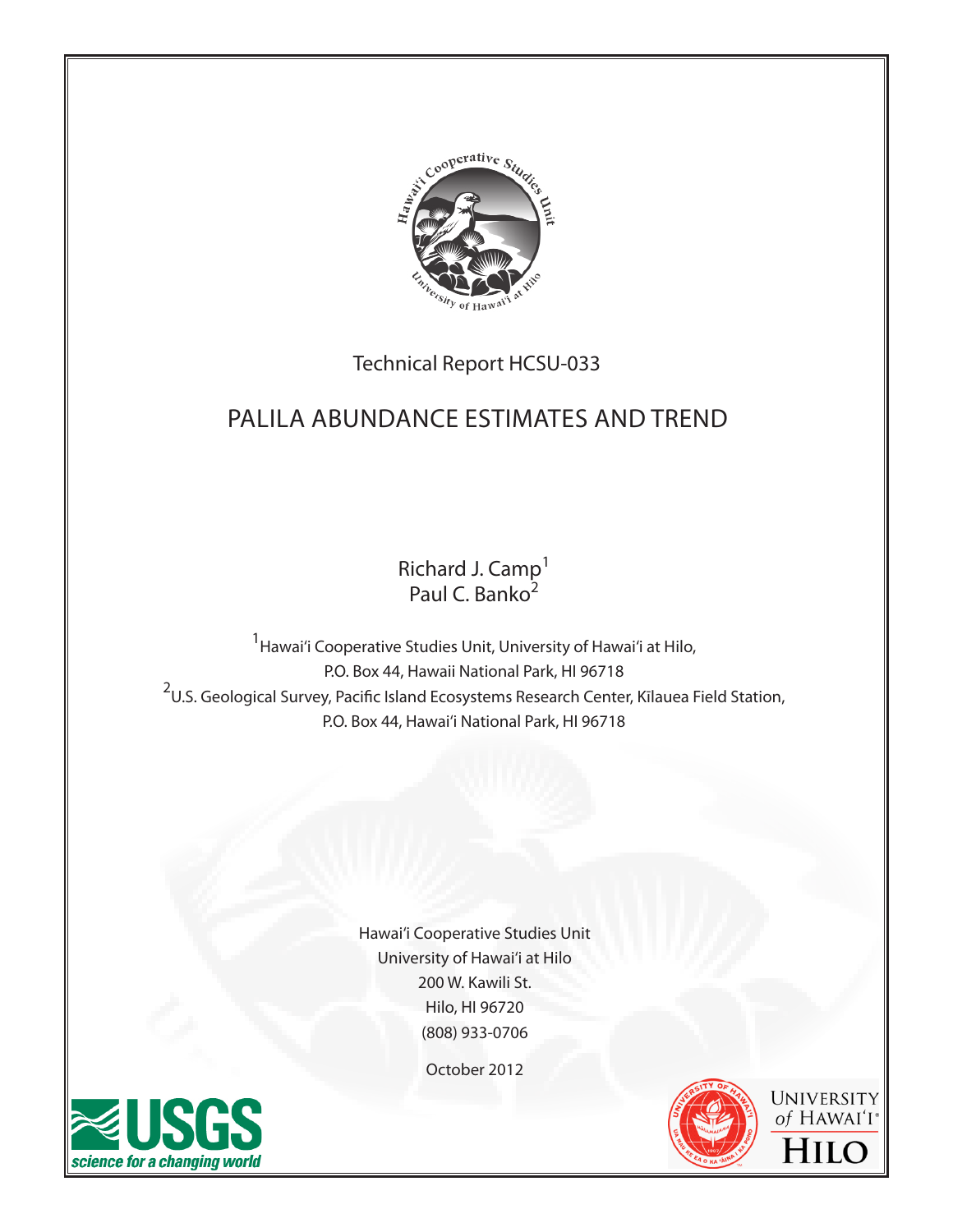This product was prepared under Cooperative Agreement G09AC00070 for the Pacific Island Ecosystems Research Center of the U.S. Geological Survey.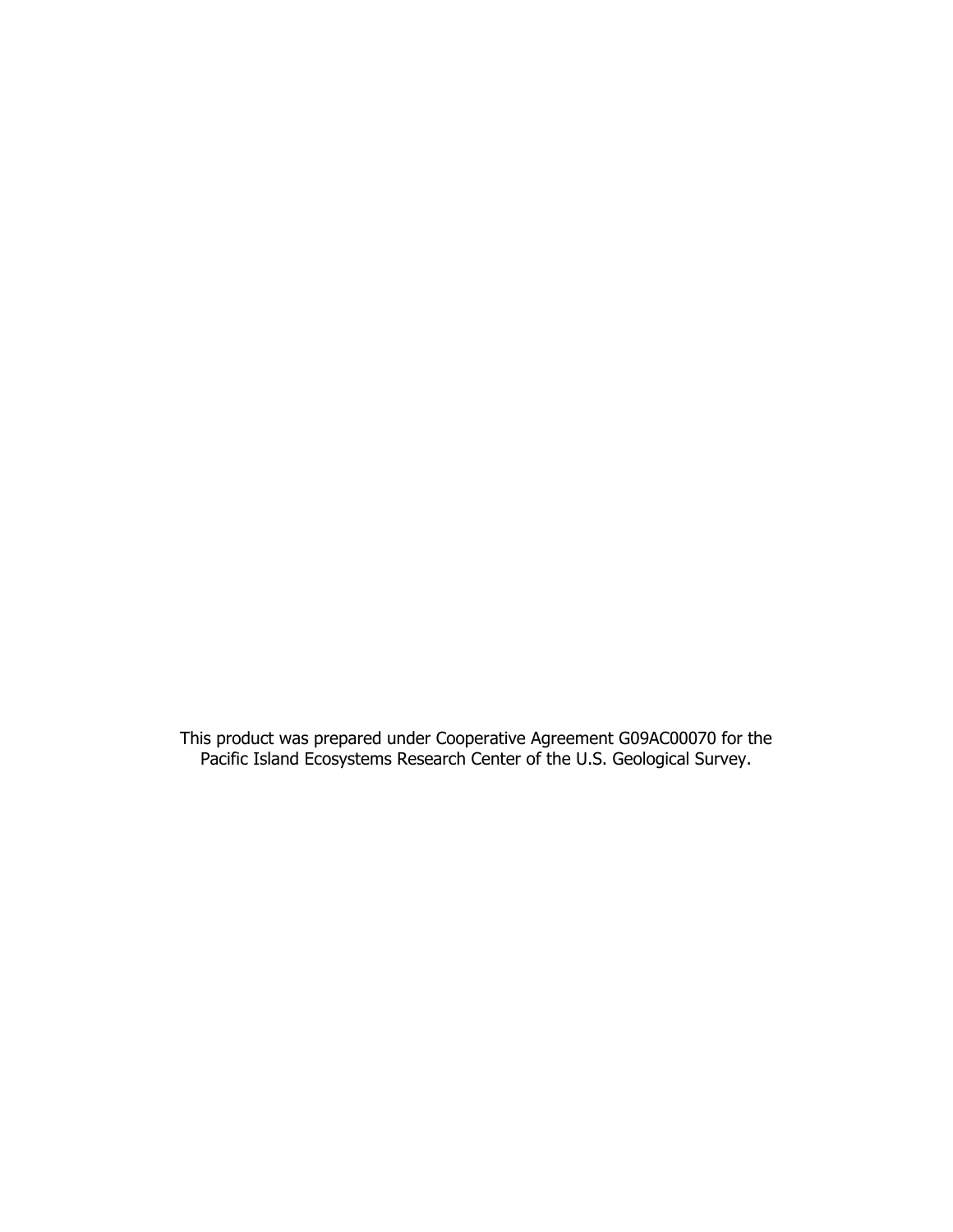

Technical Report HCSU-033

# **PALILA ABUNDANCE ESTIMATES AND TREND**

## **RICHARD J. CAMP<sup>1</sup> AND PAUL C. BANKO<sup>2</sup>**

<sup>1</sup> Hawaii Cooperative Studies Unit, University of Hawai`i at Hilo, P.O. Box 44, Hawai`i National Park, HI 96718 2 U.S. Geological Survey, Pacific Island Ecosystems Research Center, Kīlauea Field Station, P.O. Box 44, Hawai`i National Park, HI 96718

> Hawai`i Cooperative Studies Unit University of Hawai`i at Hilo 200 W. Kawili St. Hilo, HI 96720 (808) 933-0706

> > October 2012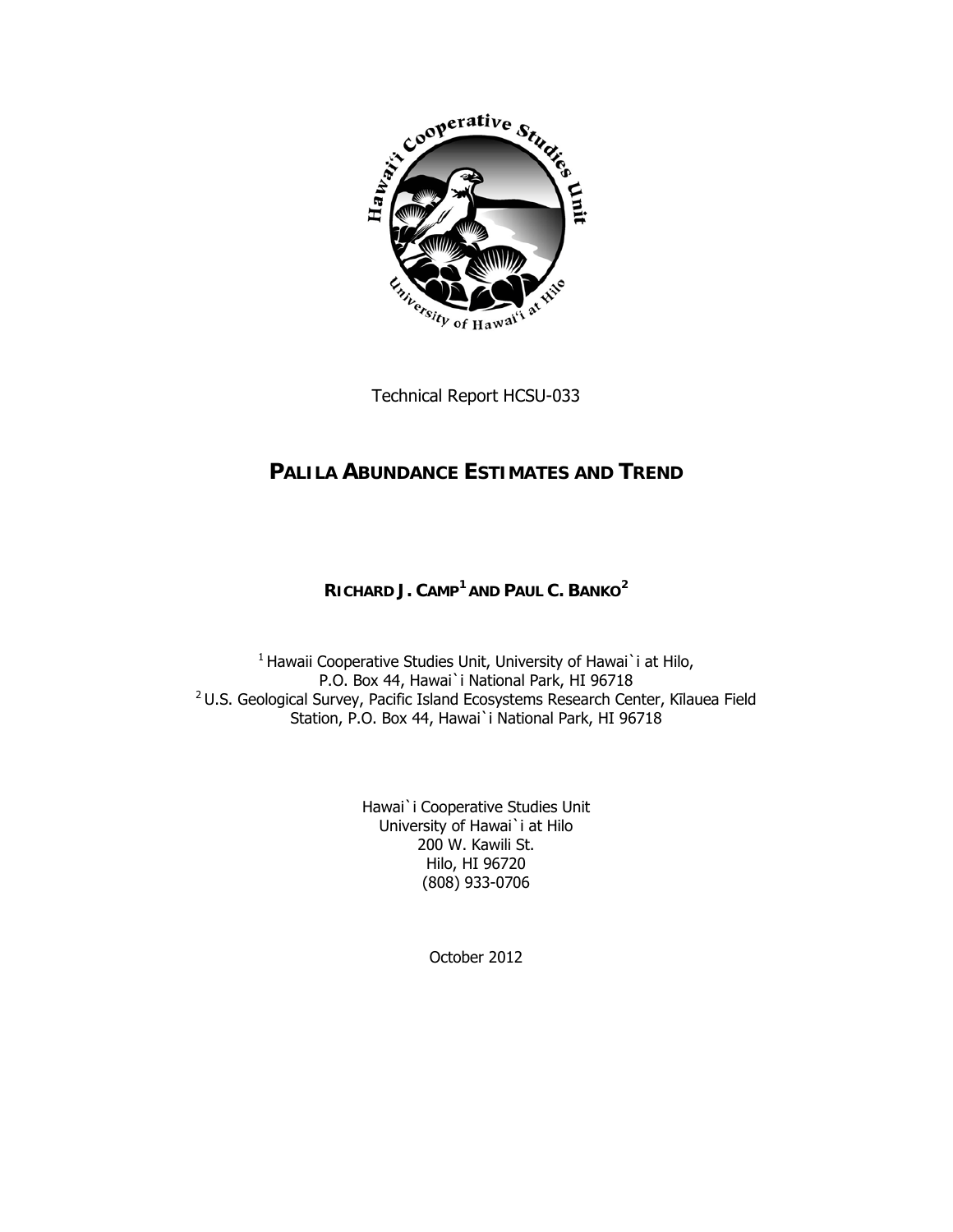This article has been peer reviewed and approved for publication consistent with USGS Fundamental Science Practices (http://pubs.usgs.gov/circ/1367/). Any use of trade, firm, or product names is for descriptive purposes only and does not imply endorsement by the U.S. Government.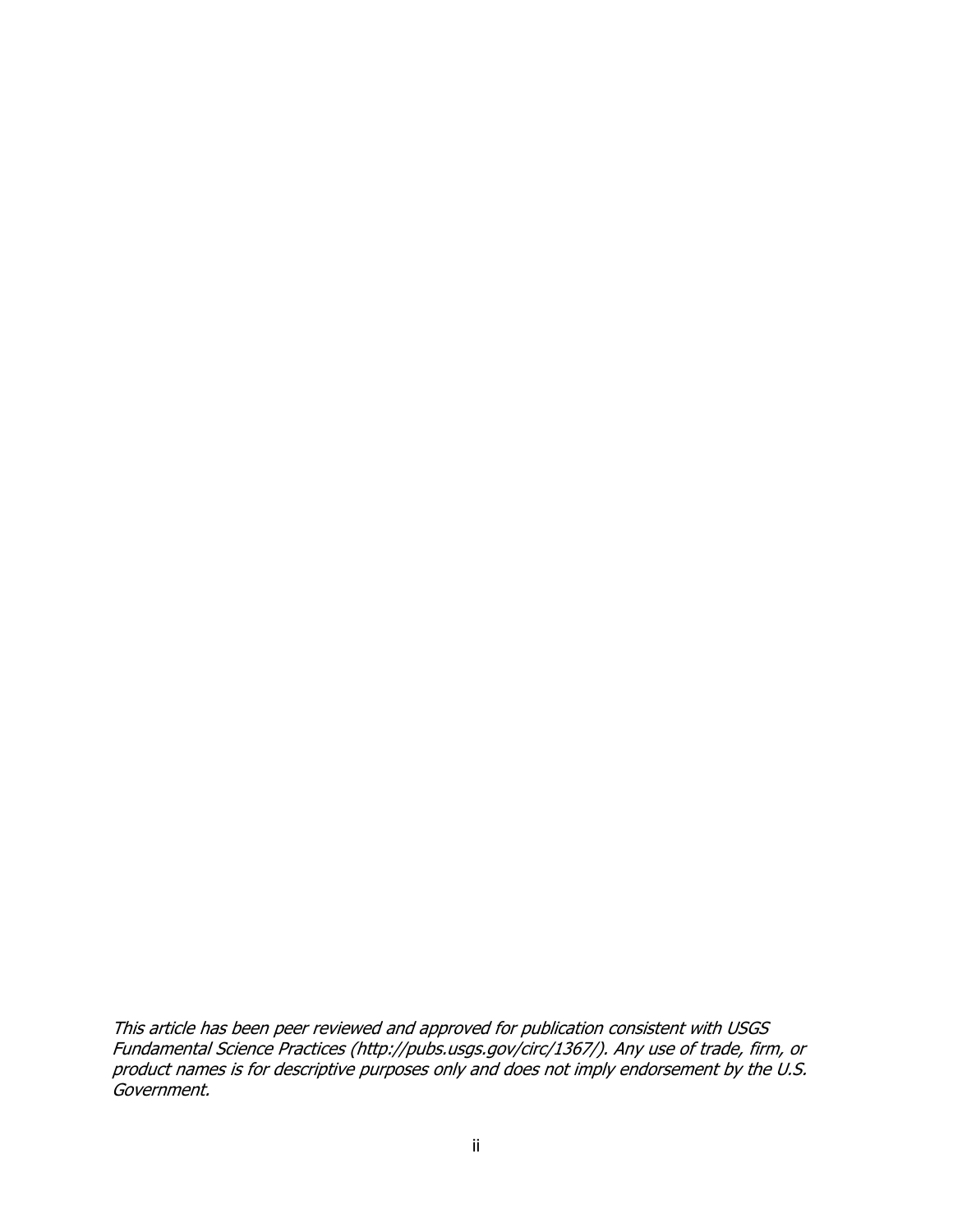# **LIST OF TABLES**

| Table 1. Number of transects and stations sampled by year inside and outside the core area.  3 |
|------------------------------------------------------------------------------------------------|
| Table 2. Number of Palila detected by year inside and outside the core area and the population |
| Table 3. Results of fitting 15 detection function models to the 1998-2012 Palila distance      |

# **LIST OF FIGURES**

| Figure 1. Palila detected on transect stations during the 2012 Mauna Kea bird survey.  2         |  |
|--------------------------------------------------------------------------------------------------|--|
|                                                                                                  |  |
| Figure 3. Palila population estimates and 95% confidence intervals by year inside the core area. |  |
| Figure 4. Hazard-rate detection function and Palila distance data pooled across all surveys from |  |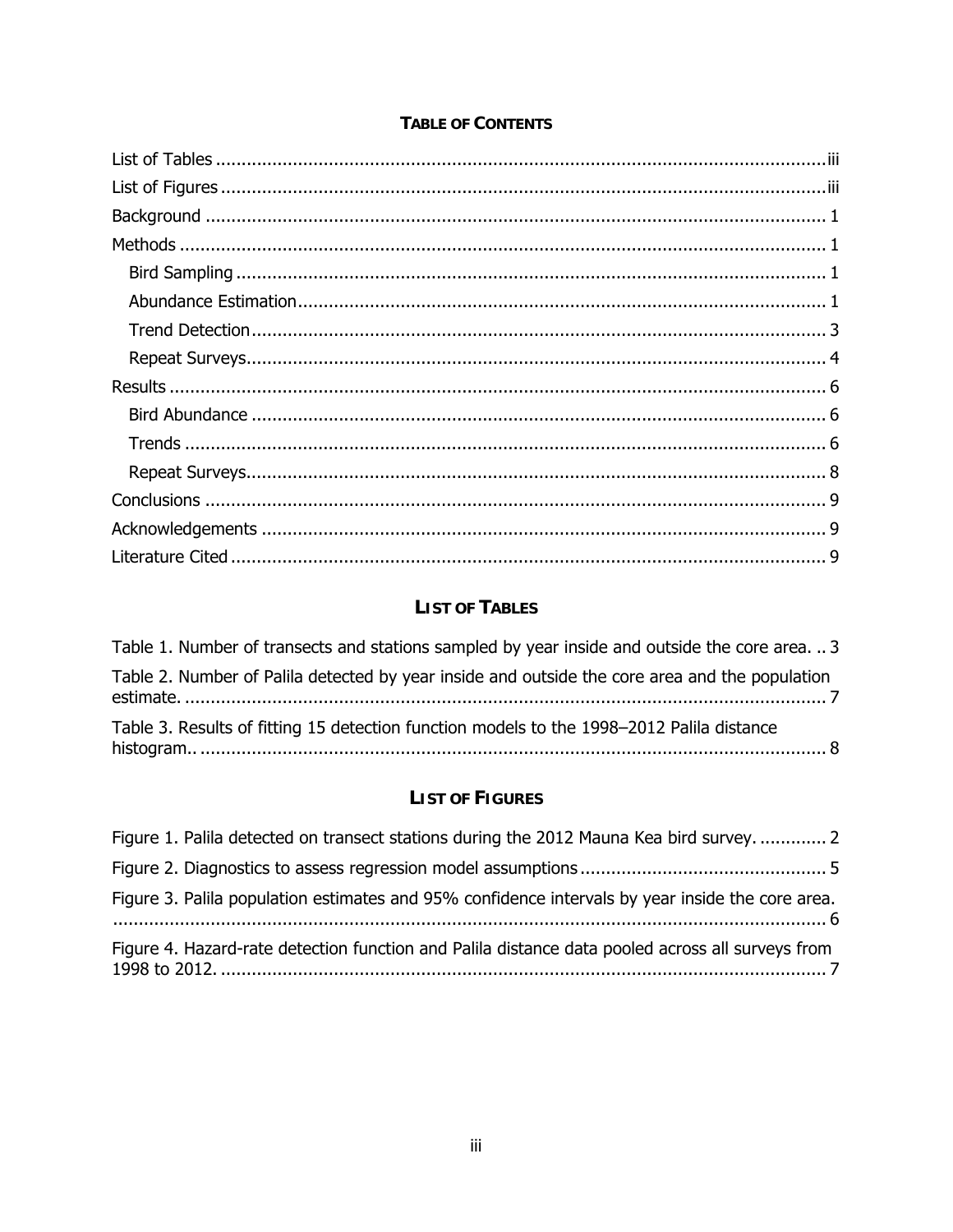#### **BACKGROUND**

<span id="page-5-0"></span>The Palila (Loxioides bailleui) is an endangered, seed-eating, finch-billed honeycreeper found only on Hawai`i Island. Once occurring on the islands of Kaua`i and O`ahu and Mauna Loa and Hualālai volcanoes of Hawai`i, Palila are now found only in subalpine, dry-forest habitats on Mauna Kea (Banko et al. 2002). Previous analyses showed that Palila numbers fluctuated throughout the 1980s and 1990s but declined rapidly and steadily since 2003 (Jacobi et al. 1996, Leonard *et al.* 2008, Banko *et al.* 2009, Gorresen *et al.* 2009, Banko *et al.* in press).

The aim of this report is to update abundance estimates for the Palila based on the 2012 surveys. We assess Palila trends over two periods: 1) the long-term trend during 1998–2012 and 2) the short-term trajectory between 2003 and 2012. The first period evaluates the population trend for the entire time series since additional transects were established (Johnson et al. 2006). These additional transects were established to produce a more precise population estimate and provide more complete coverage of the Palila range. The initial year for short-term trajectory was chosen subjectively to coincide with the recent decline in the Palila population. Additionally, stations in the core Palila habitat were surveyed on two occasions in 2012, thus allowing us to address the question of how repeat samples improve estimate precision.

#### **METHODS**

#### **Bird Sampling**

Between 24 January and 8 February 2012, point-transect sampling was conducted to estimate Palila abundance and range. All 33 bird survey transects on Mauna Kea, including transects inside and outside the 64.4 km<sup>2</sup> area of the core Palila population, were surveyed one or more times. The survey yielded 1,269 counts, each lasting six minutes, at 846 stations (Figure 1, Table 1). Most Hawaiian forest bird surveys last eight minutes (Camp et al. 2009), however, this shorter count period was used on Mauna Kea because the woodland habitat is more open than mesic and wet forest habitats, allowing for easier and more rapid detection. About half of the stations (440) were counted once, while 396 stations were counted twice, three stations were counted three times, and seven stations were counted four times. Transects in the core area included 101–108 and 122–126, and a majority of the stations on these transects were counted two or more times (486 stations; 909 counts). Transects outside the core area, 109–121 and 127–133, were sampled once (360 stations). Counts commenced at sunrise and continued up to four hours. During each count, trained and calibrated observers recorded the species, detection type (heard, seen, or both), and distance of each bird from the survey station center. Time of sampling and weather conditions (cloud cover, rain, wind, and wind gust [hereafter gust]) were also recorded, and surveying was postponed when conditions hindered the ability to detect birds (wind and gust > 20 km per hour or heavy rain).

#### **Abundance Estimation**

Distance analysis fits a detection function to estimate the probability of detecting a bird at a given distance from the observer. This detection function is fitted with covariates, accounting for the effect of the observer, detection type, weather conditions, and a global effect for the year. With each additional year of data, estimates of these effects become more precise and the improved detection function may cause population estimates of previous years to change slightly.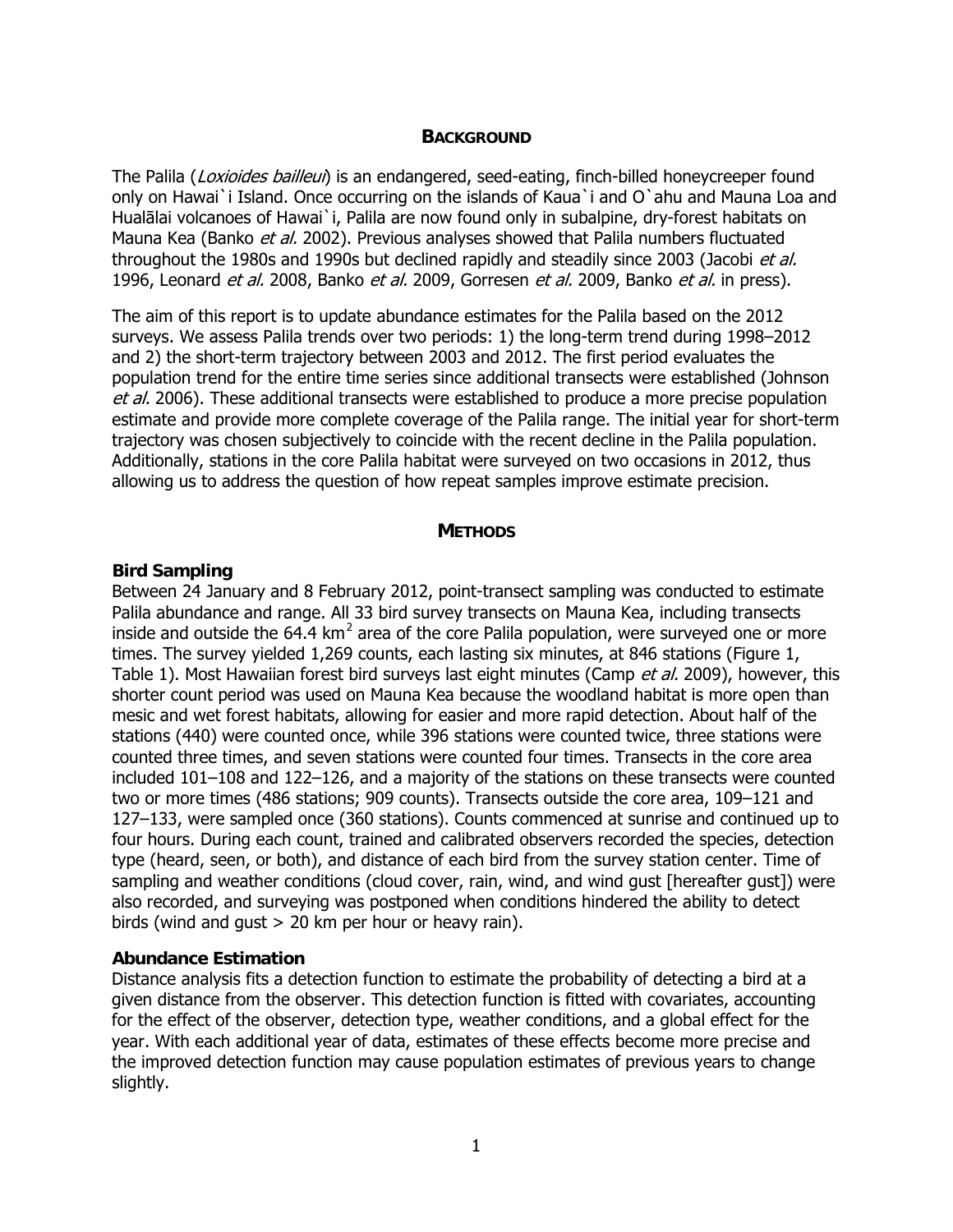<span id="page-6-0"></span>

Figure 1. Palila detected on transect stations during the 2012 Mauna Kea bird survey. The core portion of the Palila population is demarcated in the shaded area.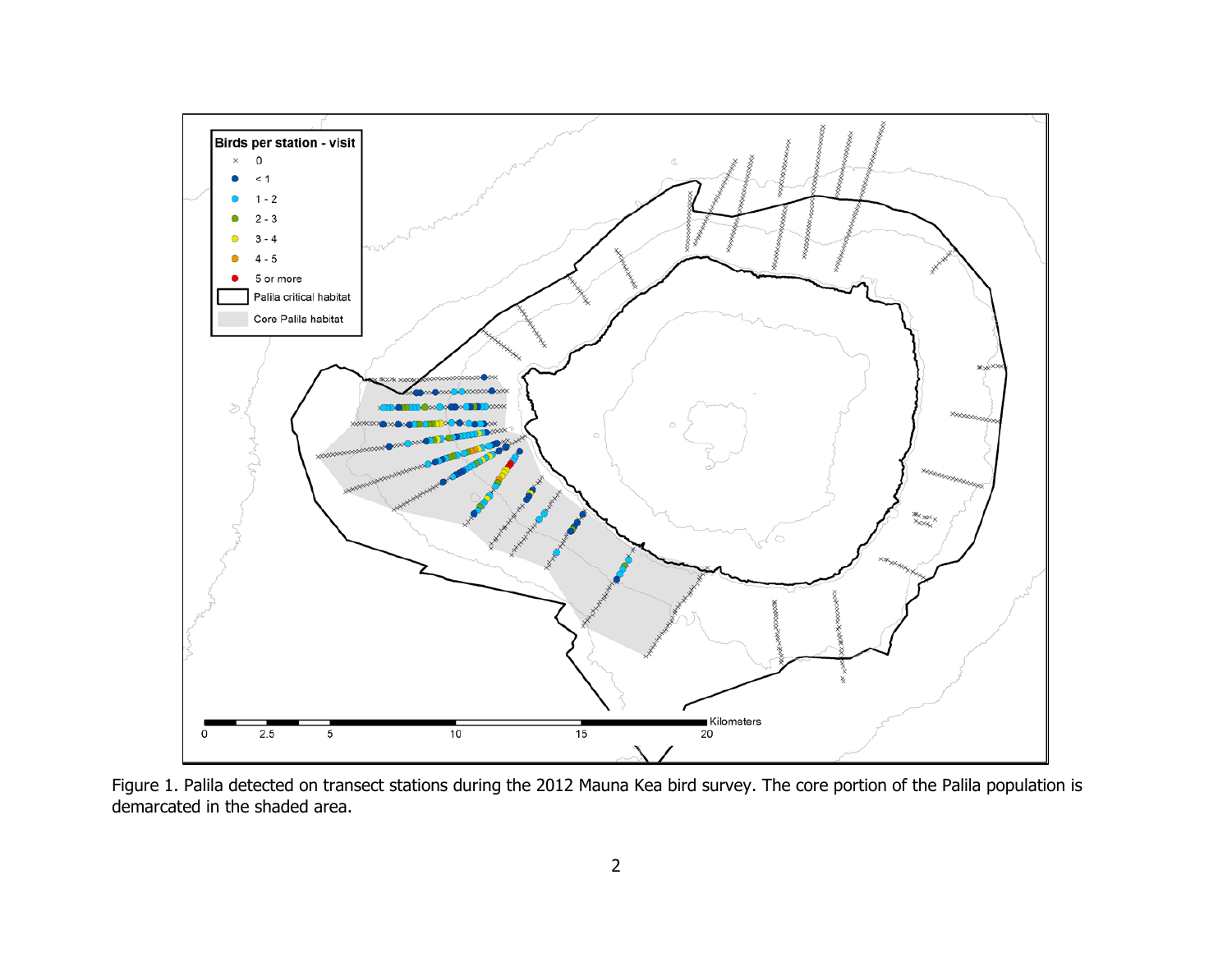| Inside core<br>Outside core |                  |                 |        |                  |                 |        |
|-----------------------------|------------------|-----------------|--------|------------------|-----------------|--------|
| Year                        | <b>Transects</b> | <b>Stations</b> | Counts | <b>Transects</b> | <b>Stations</b> | Counts |
| 1998                        | 12               | 355             | 357    | 14               | 186             | 186    |
| 1999                        | 13               | 414             | 418    | 14               | 192             | 212    |
| 2000                        | 13               | 418             | 424    | 17               | 224             | 224    |
| 2001                        | 13               | 414             | 416    | 17               | 221             | 223    |
| 2002                        | 13               | 416             | 417    | 20               | 270             | 271    |
| 2003                        | 13               | 403             | 403    | 20               | 258             | 258    |
| 2004                        | 13               | 397             | 397    | 18               | 240             | 251    |
| 2005                        | 13               | 402             | 428    | 20               | 340             | 351    |
| 2006                        | 13               | 386             | 398    | 20               | 323             | 356    |
| 2007                        | 12               | 387             | 412    | 20               | 256             | 256    |
| 2008                        | 12               | 386             | 432    | 0                | 0               | 0      |
| 2009                        | 13               | 416             | 416    | 0                | $\overline{0}$  | 0      |
| 2010                        | 13               | 415             | 420    | 0                | $\overline{0}$  | 0      |
| 2011                        | 13               | 411             | 432    | 0                | $\overline{0}$  | 0      |
| 2012                        | 13               | 486             | 909    | 20               | 360             | 360    |

<span id="page-7-0"></span>Table 1. Number of transects and stations sampled by year inside and outside the core area.

Density estimates (birds/km<sup>2</sup>) were calculated from point-transect sampling data using program DISTANCE, version 6.0, release 2 (Thomas et al. 2010). The 2012 data were pooled with detections from previous surveys going back to 1998. Candidate models were limited to halfnormal and hazard-rate detection functions with expansion series of order two (Buckland et al. 2001:361,365). The uniform detection function was not considered because covariates cannot be modeled. Survey effort was adjusted by the number of times the station was counted. To improve model precision, sampling covariates were incorporated in the multiple covariate distance sampling engine of DISTANCE (Thomas *et al.* 2010). Covariates included the weather conditions, time of sampling, type of detection, observer, and year of survey. Right-tail truncation was set at 87.0 m, the distance where the detection probability was approximately 10%. This procedure facilitates modeling by deleting outliers and reducing the number of adjustment parameters needed to modify the detection function. The detectability model selected was the one having the lowest Akaike's Information Criterion, when corrected for small sample size (AICc; Buckland et al. 2001, Burnham and Anderson 2002). Annual population densities for each survey were calculated using the global detection function and the pooled data was post stratified by year and location (inside/outside core population). The 95% confidence intervals for the annual density estimates were derived from the 2.5<sup>th</sup> and 97.5<sup>th</sup> percentiles using bootstrap methods in DISTANCE for 999 iterations (Buckland et al. 2001, Thomas et al. 2010). Population abundance estimates were the product of the density estimate times the area of the core population (64.4 square kilometers).

#### **Trend Detection**

The trend in Palila abundance was assessed for both short-term and long-term trajectories in the time series using linear regression models. The short-term trajectory coinciding with population declines between 2003 and 2012 was assessed using log-linear regression. The initial point, 2003, was subjectively chosen because the population estimate was the highest of all years. Bayesian regression was used to assess the long-term population trend (1998–2012), where the evidence of a trend was derived from the posterior probability of the slope using a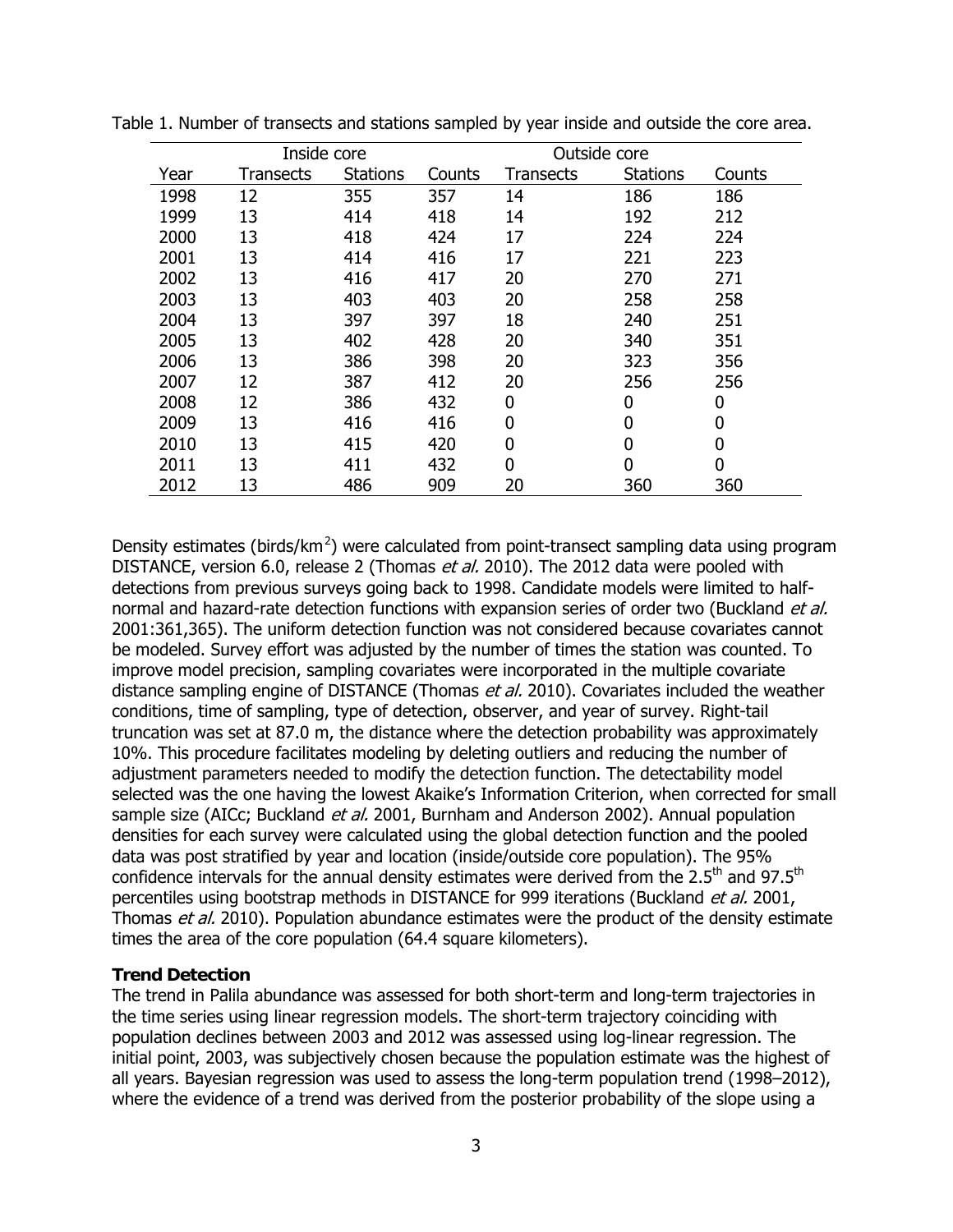<span id="page-8-0"></span>log-link regression model, following Camp et al. (2008). Diagnostics demonstrated that the loglinear regressions of trends met all model assumptions, except that temporal autocorrelation was evident (Figure 2). The lag-one autoregressive model had the lowest AIC value and was a substantially better fit than a model that assumed temporal independence (lag-zero; 8.1 AIC units greater). The abundance at time  $t$  was dependent on the previous population abundance at time  $t$ -1, and the simple linear regression model was modified to account for temporal dependence using an autoregressive moving average (ARMA) model. Standard autoregressive models require that the time series is stationary, i.e., no trend exists. ARMA models allow for non-stationary time series where the trend is estimated with the moving average model, while density dependence is accounted for with the autoregressive model. An ARMA model was used to calculate the distribution of the posterior probabilities of the slope in WinBUGS (Lunn et al. 2000) in program R (R version 2.7.0; 2008-04-22; The R Foundation for Statistical Computing). The parameter a describes the density at time  $t = 0$  (i.e., intercept),  $\beta$  is the rate of change (i.e., slope) with each unit increase in time t, and  $\tau$  equals variance<sup>-1</sup> (i.e., precision). A parameter φ describes the covariance coefficient. The parameters α, β, and φ were given uninformative normal priors, and an uninformative gamma prior was given for τ. An uninformative prior distribution was chosen to restrict the posterior distribution to the likelihood. The trends were centered on the year 2005 to reduce multicollinearity (condition where two or more variables are highly correlated). The model parameters were estimated from 500,000 iterations for each of three chains (i.e., model runs) after discarding the first 2,000 iterations (a "burn-in" period). The three chains were pooled (1,500,000 total samples) to calculate the posterior distribution. An equivalence-testing approach was applied to the regression model to incorporate natural variability in the estimates, and abundances were considered equivalent within pre-specified bounds equal to a 25% change in the population over a 25-year period (annual rate of change equal to -0.0119 and 0.0093). Changes in the population were defined as increasing, decreasing, negligible trend (i.e., stable population), or an inconclusive result. An ecologically meaningful trend occurred when the slope lay outside the equivalence region, whereas a negligible trend occurred when the slope lay within the equivalence region. An inconclusive result occurred when the sample size was insufficient to produce precise variation estimates (Camp et al. 2008).

#### **Repeat Surveys**

Most stations within the core population were sampled twice in 2012. Multiple counts increase the numbers of detections, thereby reducing the total uncertainty in the abundance estimates and improving the overall power to detect population changes. In addition, repeat surveys allow for state-space modeling. State-space modeling can be used to identify observation and process error in the abundance estimates. Process error is the inherent uncertainty in estimating the population due to temporal and spatial variability and natural population fluctuations. Observation error is associated with sampling, detecting birds, and population modeling. Once identified, observation error can be eliminated, allowing the remaining unaccounted for variability to be ascribed to the process error (noise) in the population estimates. Using AIC, the model with covariates of count and year was compared to the model with year alone. This approach compared the fit of each model to the data to determine whether the distributions of the first and subsequent counts differed.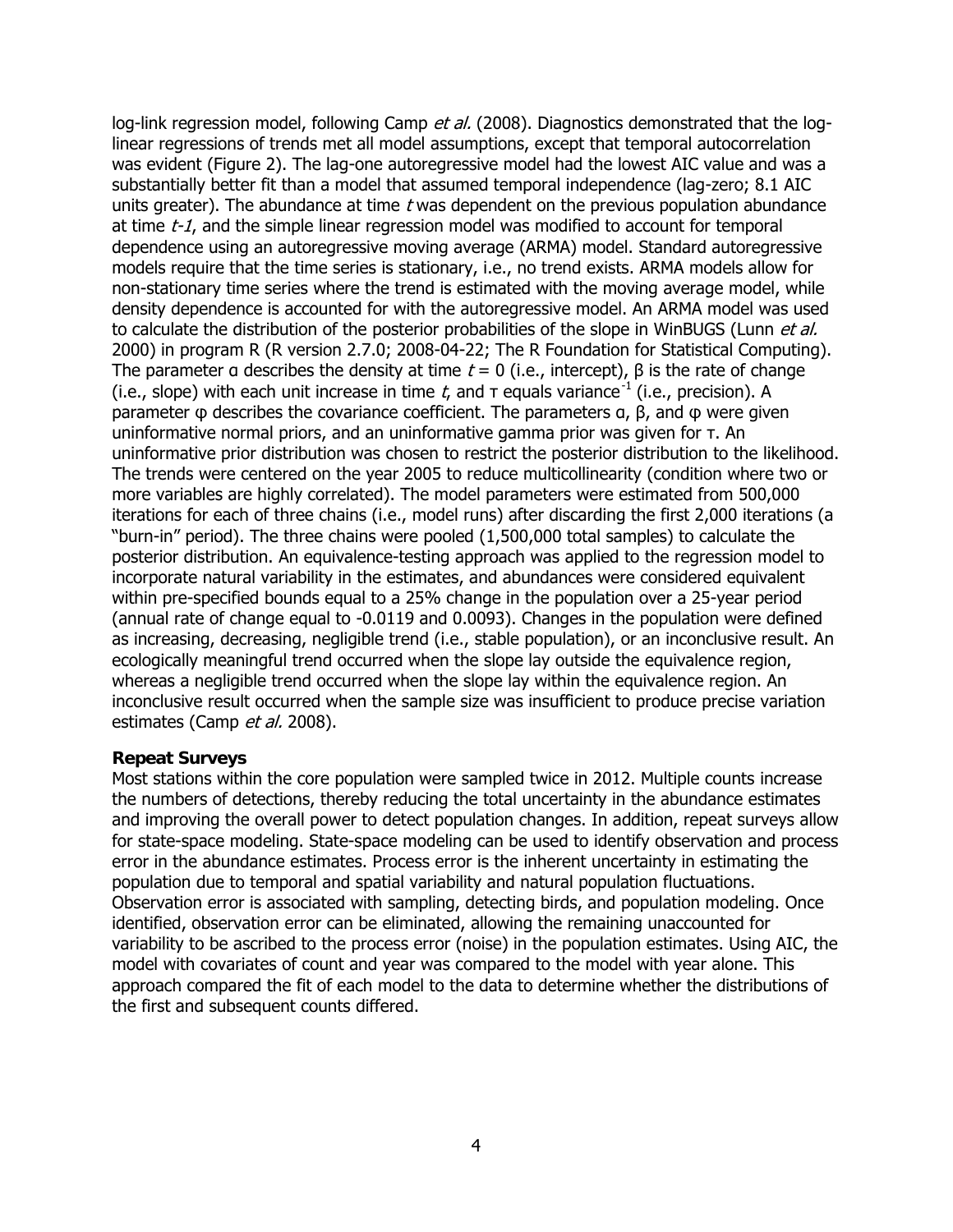<span id="page-9-0"></span>

Figure 2. Diagnostics to assess regression model assumptions: panel A) residuals and panel B) autocorrelation.

B)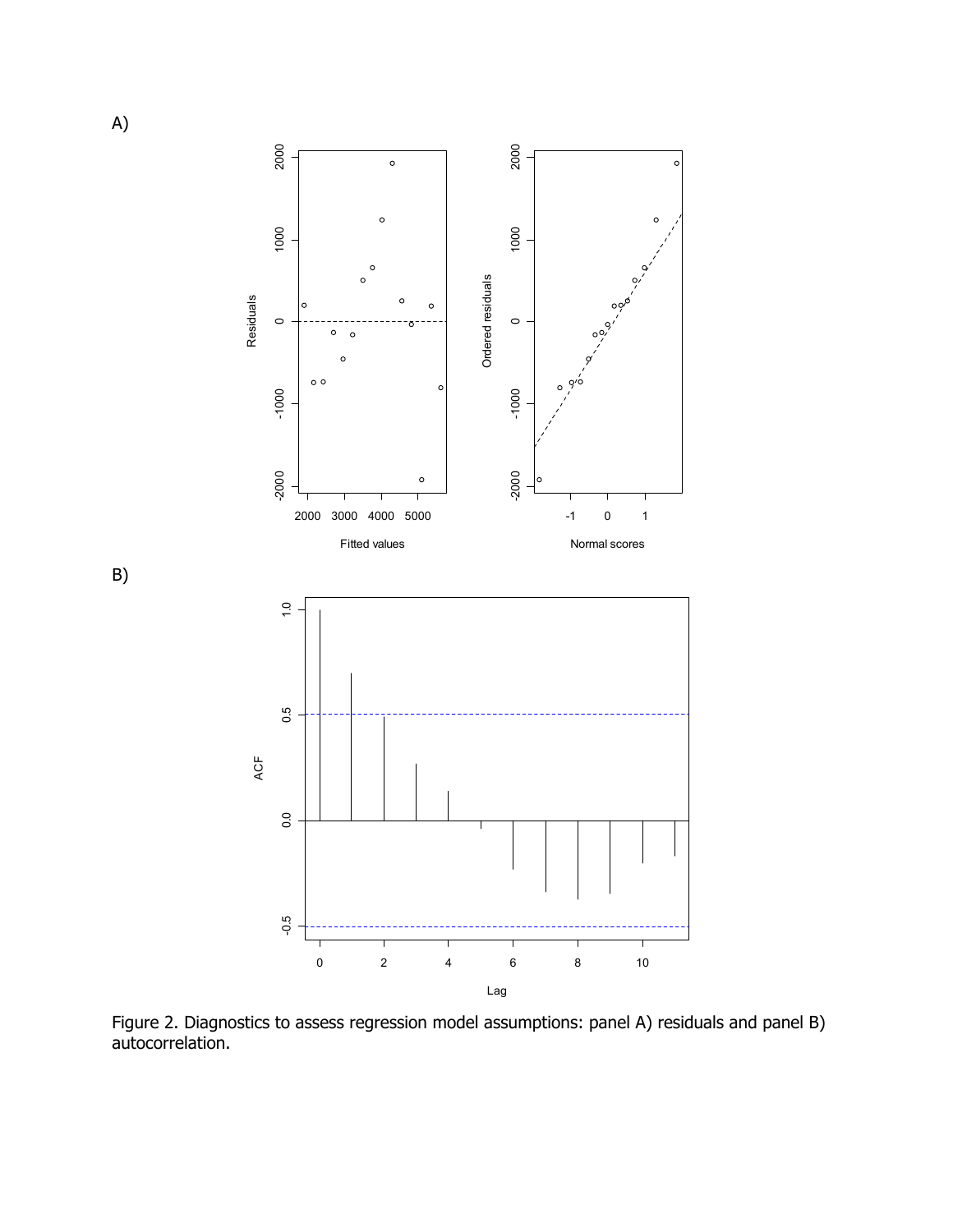### **RESULTS**

### <span id="page-10-0"></span>**Bird Abundance**

The 2012 Palila population was estimated to be between 1,749 and 2,640 birds (point estimate of 2,176; Figure 3, Table 2). This estimate was for the core population on the western side of Mauna Kea and included 411 Palila observations (362 detections during counts). An additional 49 Palila were detected outside of the six-minute count period and were used to fit the detection function but were not used to estimate population abundance. The model that best-fit the distance histogram was a hazard-rate detection function with no adjustment terms and included the covariate detection type (detection types 2 and 4 pooled; Figure 4, Table 3).



Figure 3. Palila population abundance estimates and 95% confidence intervals (CI) by year inside the core area.

No Palila were detected outside the core population, therefore the population estimate was derived entirely from detections obtained inside the core area during six-minute count periods. In 2007, point-transect surveys were conducted on all 20 transects outside the core population, and three Palila were detected on the northern slope of Mauna Kea (Table 2). Between March 2008 and February 2012, quarterly, non-systematic surveys were conducted on the northern slope, but no Palila were detected after March 2011 (Chris Farmer, American Bird Conservancy, pers. comm.). These birds likely represented the remnants of a small population that was reintroduced to the northern slope from 2003–2009 (Banko et al. 2009).

### **Trends**

Between 1998 and 2003 Palila numbers fluctuated widely (Figure 3). Since peaking in 2003, estimated Palila numbers had declined steadily through 2011, increasing only slightly in 2012. The average rate of decline since 2003 was 519 birds per year for a 66% decline over 10 years.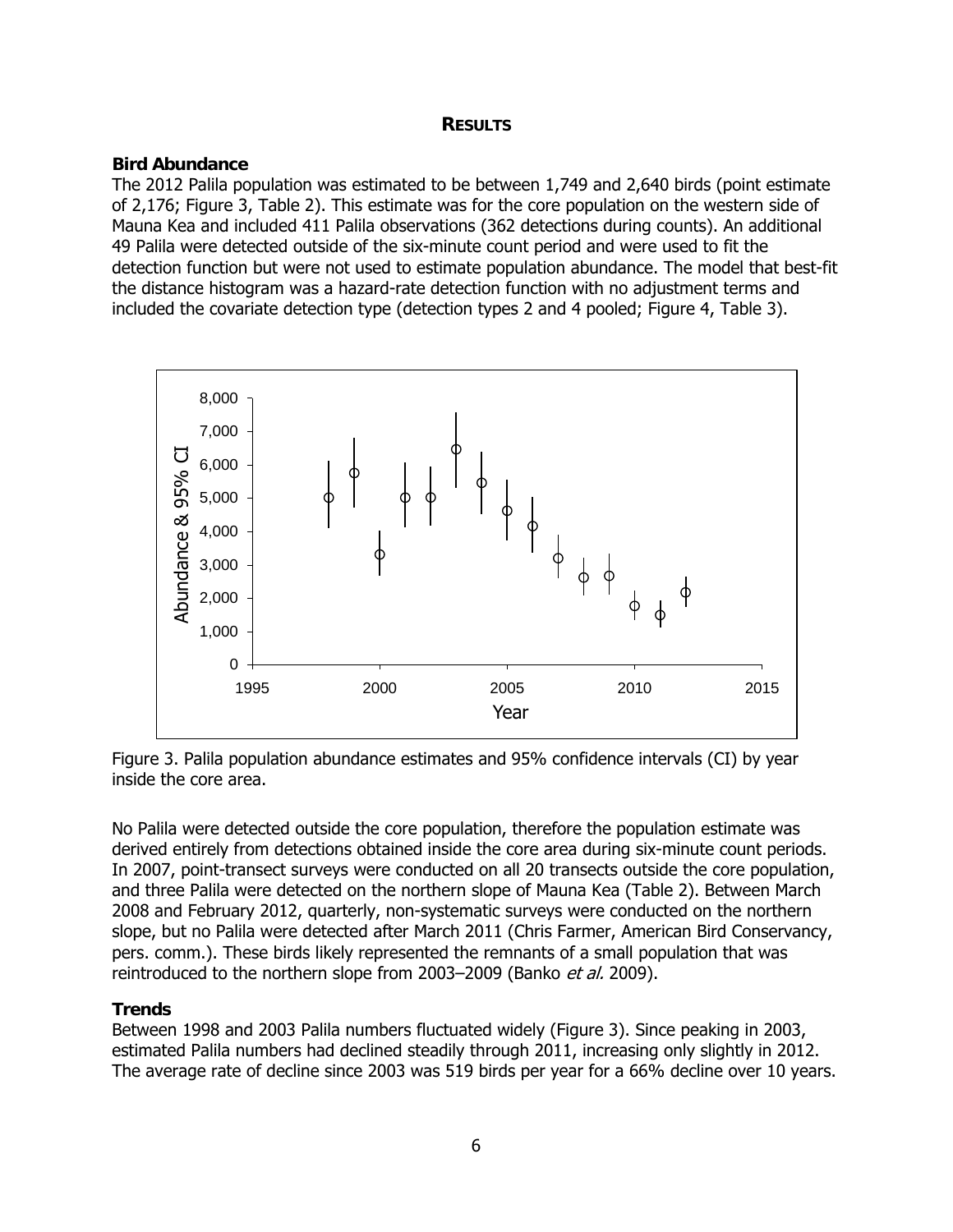<span id="page-11-0"></span>Table 2. Number of Palila detected by year inside and outside the core area during six-minute counts and the population estimate, % coefficient of variation (CV), standard error (SE), and lower and upper limits of the 95% confidence interval inside the core area.

|      | #          | #          |          |        |           |       |       |
|------|------------|------------|----------|--------|-----------|-------|-------|
|      | detections | detections |          |        |           | Lower | Upper |
| Year | inside     | outside    | Estimate | $%$ CV | <b>SE</b> | limit | limit |
| 1998 | 313        | 2          | 5,014    | 10.22  | 512       | 4,095 | 6,109 |
| 1999 | 388        |            | 5,753    | 9.61   | 553       | 4,713 | 6,802 |
| 2000 | 234        | 14         | 3,310    | 10.37  | 343       | 2,685 | 4,038 |
| 2001 | 345        | 4          | 5,014    | 10.06  | 504       | 4,119 | 6,069 |
| 2002 | 339        | 9          | 5,021    | 9.14   | 459       | 4,174 | 5,960 |
| 2003 | 439        | 7          | 6,463    | 9.04   | 584       | 5,313 | 7,562 |
| 2004 | 371        | 9          | 5,458    | 8.87   | 484       | 4,526 | 6,403 |
| 2005 | 315        |            | 4,623    | 10.10  | 467       | 3,729 | 5,558 |
| 2006 | 271        | 16         | 4,162    | 10.24  | 426       | 3,371 | 5,041 |
| 2007 | 210        | 3          | 3,198    | 10.52  | 336       | 2,589 | 3,894 |
| 2008 | 186        | na         | 2,619    | 10.81  | 283       | 2,089 | 3,215 |
| 2009 | 189        | na         | 2,669    | 11.87  | 317       | 2,098 | 3,332 |
| 2010 | 151        | na         | 1,768    | 12.84  | 227       | 1,350 | 2,236 |
| 2011 | 119        | na         | 1,495    | 14.09  | 211       | 1,121 | 1,940 |
| 2012 | $362^1$    | 0          | 2,176    | 10.69  | 233       | 1,749 | 2,640 |

 $1$  Of the 362 detections made during counts, 194 were observed on the first count and 168 during subsequent counts.



Figure 4. Hazard-rate detection function, with no expansion series and including the covariate detection type (line), and Palila distance data (histogram) pooled across all surveys from 1998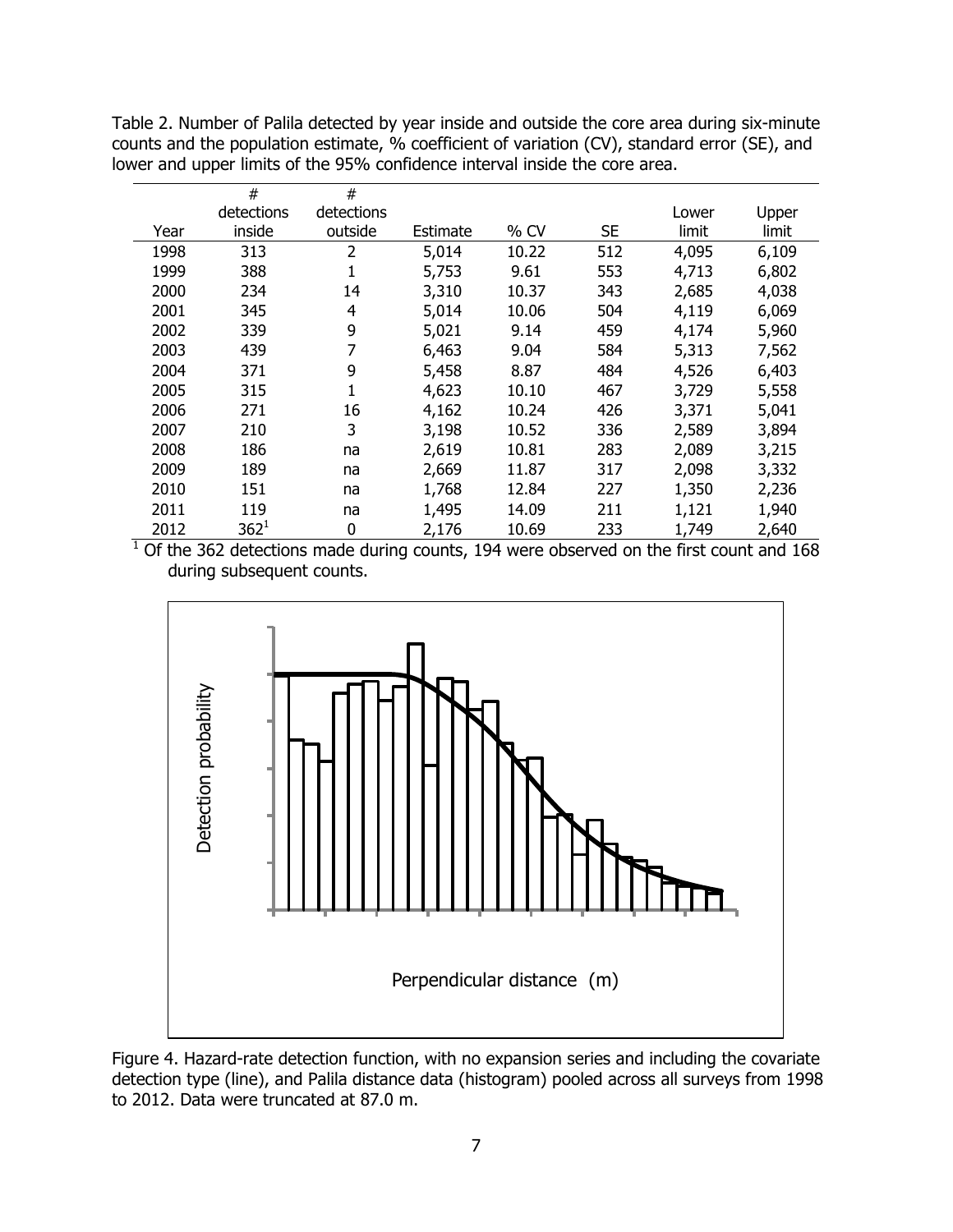<span id="page-12-0"></span>Table 3. Results of fitting 15 detection function models to the 1998–2012 Palila distance histogram. ΔAICc is the difference in AICc scores between each model and the overall best-fit model, and  $w_i$  is the discrete model probability.

| Model $1,2$         | # parameters | Ln(likelihood) | <b>AICC</b> | <b>AAICC</b> | $W_i$   |
|---------------------|--------------|----------------|-------------|--------------|---------|
| H-rate Key DetType  | 4            | $-18495.28$    | 36998.57    | 0            | 1.00000 |
| H-rate Key Year (f) | 17           | -18511.34      | 37056.82    | 58.25        | 0.00000 |
| H-rate Key Wind     | 5            | $-18614.04$    | 37238.09    | 239.52       | 0.00000 |
| H-rate Key Obs      | 4            | $-18615.38$    | 37238.76    | 240.19       | 0.00000 |
| H-rate Key Year (c) | 3            | $-18616.69$    | 37239.39    | 240.82       | 0.00000 |
| H-rate Key Gust     | 5            | $-18615.35$    | 37240.72    | 242.15       | 0.00000 |
| H-rate Key Time (c) | 3            | 18621.82       | 37249.64    | 251.07       | 0.00000 |
| H-rate Key          | 2            | $-18623.11$    | 37250.22    | 251.65       | 0.00000 |
| H-rate Key Cloud    | 4            | $-18622.36$    | 37252.72    | 254.15       | 0.00000 |
| H-rate Key Time (f) | 10           | $-18616.67$    | 37253.39    | 254.82       | 0.00000 |
| H-norm Key          | 1            | $-18673.64$    | 37349.28    | 350.71       | 0.00000 |

 $1$  Models are hazard-rate (H-rate) and half normal (H-norm); adjustment terms are cosine (Cos), simple polynomial (S-poly) and hermite polynomial (H-poly); and covariates are cloud cover (Cloud), detection type (DetType), gust strength (Gust), observer (Obs), time of detection (Time; continuous [c] and factor [f]), wind strength (Wind), and year (Year; continuous [c] and factor  $[f]$ ).

 $2$  Models H-rate Cos, H-rate S-poly, H-norm Cos, and H-norm H-poly failed to converge.

Log-linear regression indicated that the short-term trajectory (2003–2012) had entered the leveling off phase of the exponential curve (intercept =  $8.73 \pm 0.09$  SE; slope =  $-0.153 \pm 0.02$ ), suggesting that the population may persist at low levels for a short span (55 years) before the curve intersects the x-axis (i.e., equivalent to extinction). This model assumes that no stochastic or demographic events alter this trajectory, which is unrealistic considering that Palila have a low reproductive rate, are subject to further habitat degradation due to browsing by non-native ungulates, and simultaneously face further uncertainty from climate change manifested by severe drought (Banko et al. in press).

Over the 1998–2012 time series there was very strong evidence (posterior probability;  $P =$ 0.92) of an overall declining trend in Palila abundance. Using a lag-one ARMA model to account for temporal autocorrelation in the annual estimates yielded a steeply declining slope (-0.045, 95% credible interval = -0.088 to 0.005). This slope was well below the lower threshold level of a 25% change over a 25 year period (-0.0119), and although the credible interval about the slope bracketed zero, the upper interval was well within the upper threshold level, indicating little support for a negligible ( $P = 0.06$ ) or increasing trend ( $P = 0.02$ ). From 1998 to 2012, the overall rate of change equated to a 57% decline in Palila over 15 years.

### **Repeat Surveys**

In 2012, slightly less than half of the Palila detections were made during repeat counts (46%; 168 of 362 detections). The model incorporating year as a covariate had an AICc value of 37056.82 (Table 3). Nevertheless, including count with the year covariate inflated the AICc value by 1.15 units over the year-only model and thus did not improve the model fit. There was a small difference in the coefficients for the first and subsequent counts (0.2693  $\pm$  0.0659 and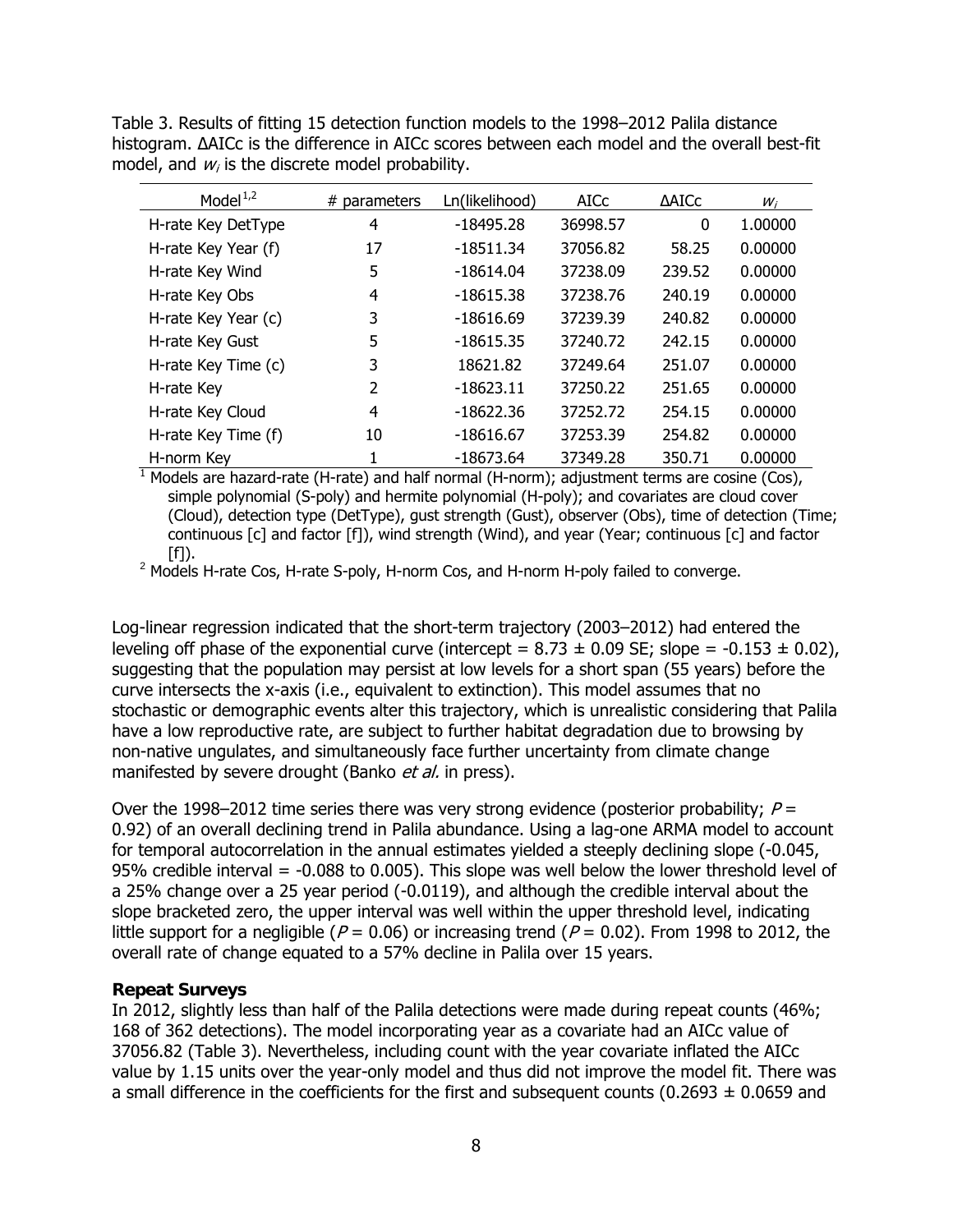<span id="page-13-0"></span> $0.2210 \pm 0.0688$ , respectively). These values were not statistically different (two-sample z-test: z-score = 0.507,  $P = 0.61$ ). Thus, there was no evidence that the numbers and distributions of birds detected in the first and subsequent counts were different.

#### **CONCLUSIONS**

Although the 2012 Palila estimate was the highest since 2010, both the short-term trajectory and long-term trend indicated a declining population. No Palila were detected outside the core area, suggesting that the range of the species has continued to contract to less than 5% of its historical extent. The detection model was not improved by including time of detection or count covariates, indicating that there was no difference in the numbers of Palila detected or in their detectability by time or count. Similar numbers of Palila were detected during the first and subsequent counts of 2012. Thus, greater precision in population estimates can be gained if future surveys include repeat visits.

#### **ACKNOWLEDGEMENTS**

Funding for annual Palila surveys since 1998 was provided by Federal Highway Administration, U.S. Army Garrison Hawai`i, Hawai`i Division of Forestry and Wildlife, U.S. Fish and Wildlife Service, American Bird Conservancy, and the U.S. Geological Survey Wildlife Program. Funding for analyses of the data was provided by the Hawai`i Division of Forestry and Wildlife. We are grateful to the many agency staff and volunteers who helped collect survey data and to Kevin Brinck and Marcos Gorresen for helpful discussions about statistical and analytical methods and to Steve Hess and Jay Nelson for reviews of an early draft.

#### **LITERATURE CITED**

- Banko, P. C., K. W. Brinck, C. Farmer, S. C. Hess. 2009. Recovery programs: palila. Pages 513– 529 in T. K. Pratt, C. T. Atkinson, P. C. Banko, J. D. Jacobi, and B. L. Woodworth (editors). Conservation biology of Hawaiian forest birds: implications for island avifauna. Yale University Press, New Haven, CT.
- Banko, P. C., L. Johnson, G. D. Lindsey, S. G. Fancy, T. K. Pratt, J. D. Jacobi, and W. E. Banko. 2002. Palila (Loxioides bailleui). No. 679 in A. Poole and F. Gill (editors). The Birds of North America. The Birds of North America, Inc. Philadelphia, PA.
- Banko, P. C., R. J. Camp, C. Farmer, K. W. Brinck, D. L. Leonard, and R. M. Stephens. In press, 2012. Response of Palila and other subalpine Hawaiian forest bird species to prolonged drought and habitat degradation by feral ungulates. Biological Conservation.
- Buckland, S. T., D. R. Anderson, K. P. Burnham, J. L. Laake, D. L. Borchers, and L. Thomas. 2001. Introduction to distance sampling: estimating abundance of biological populations. Oxford University Press, Oxford, U.K.
- Burnham, K. P., and D. R. Anderson. 2002. Model selection and multimodel inference: a practical information-theoretic approach. Second edition. Springer-Verlag, New York, NY.